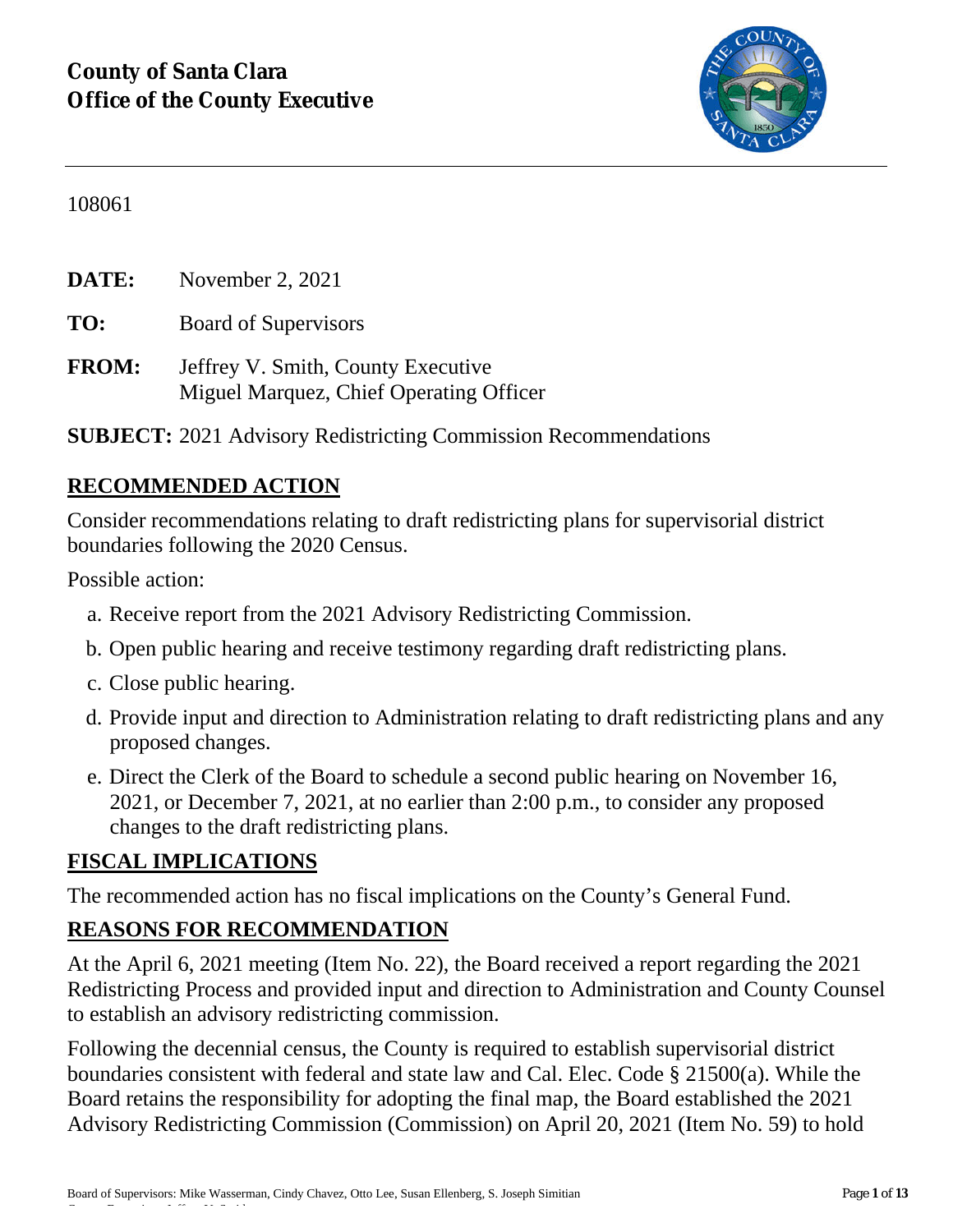public hearings and mapping sessions, collect community input, and recommend to the Board updated placement of the district boundaries.

The final meeting of the 2021 Advisory Redistricting Commission will occur on Wednesday, October 27, 2021, to finalize a recommendation to the Board of Supervisors to be considered on Tuesday, November 2, 2021, at 6:00 pm during a special joint meeting of the Board of Supervisors and the 2021 Advisory Redistricting Commission.

#### *Communities of Interest Testimony*

The 2021 Advisory Redistricting Commission has met twelve times from July through October to solicit public testimony on what neighborhoods or groups in the county define themselves as "communities of interest" and that could be kept together when new supervisorial district boundaries are drawn. Public testimony has been in the form of speakers during meetings, emails, Communities of Interest (COI) forms, COI maps, and proposed countywide maps. Communities of Interest are one of the factors to be considered in the redistricting process, along with cities, census-designated places, neighborhoods, and other criteria. The Elections Code Section 21500(c)(2) provides:

*"(2) To the extent practicable, the geographic integrity of any local neighborhood or local community of interest shall be respected in a manner that minimizes its division. A "community of interest" is a population that shares common social or economic interests that should be included within a single supervisorial district for purposes of its effective and fair representation. Communities of interest do not include relationships with political parties, incumbents, or political candidates."*

To review the 190 Communities of Interest (COI) submissions, please visit www.sccgov.org/2021redistricting/COI. Types of Communities of Interest include:

- **COI Form**: describes your community and can be completed by anyone.
- **Maps**: can be completed by anyone and demonstrate a neighborhood, community, point of interest, or draft supervisorial map.
- **Presentation:** these were completed by Commissioners or COI representatives that arranged a group presentation with the redistricting team.
- **Public Comment:** emails submitted to the redistricting email address.

Below is a chart which summarizes the Community of Interest testimony received by the Commission through October 25, 2021, and overview information will be included in the supplemental report: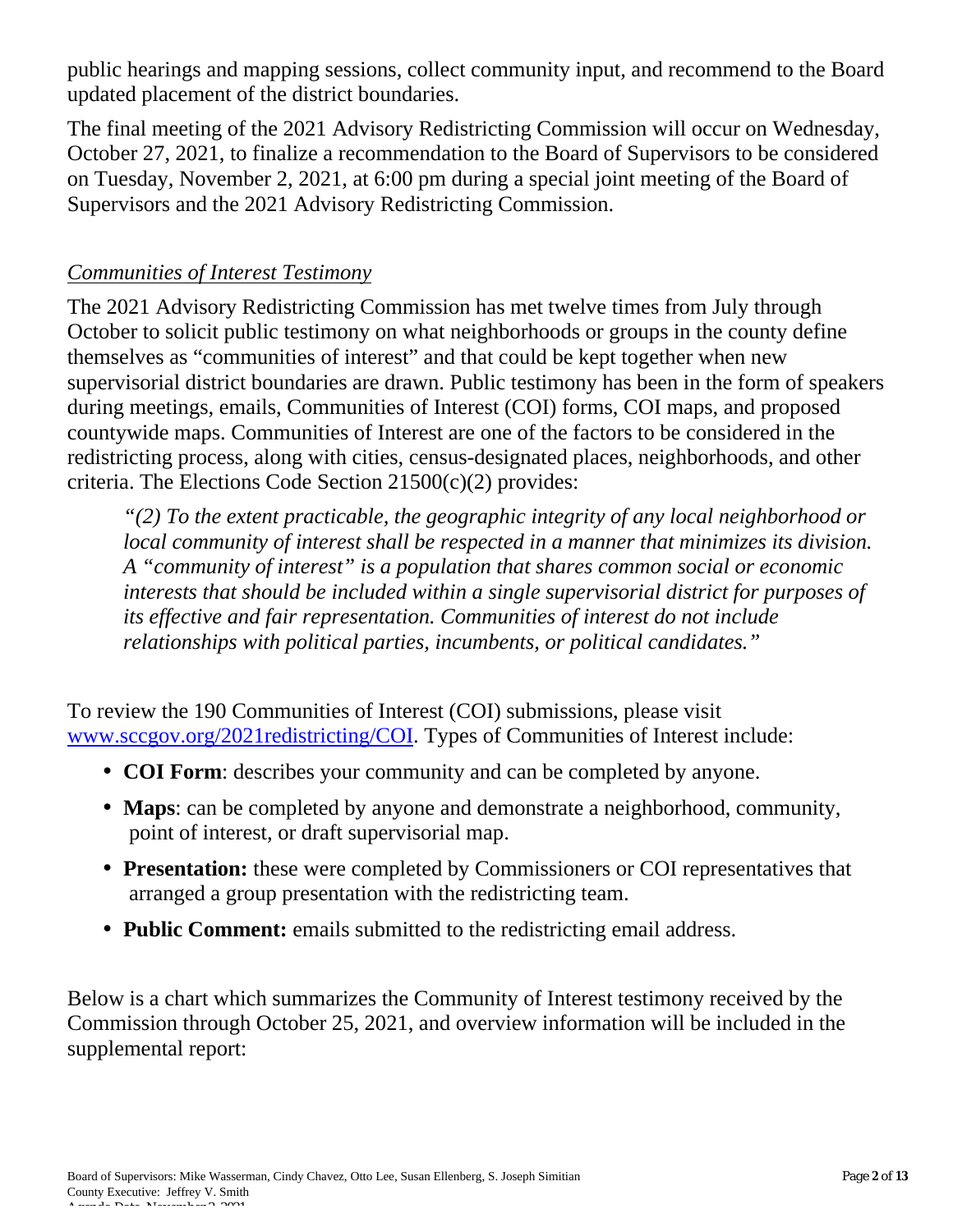

## *Draft Maps*

For the first time in the 2021 redistricting cycle, the County must prioritize the traditional redistricting criteria pursuant to recently enacted Elections Code section 21500(c). The County of Santa Clara has contracted with expert consultants, Redistricting Partners, to assist with the 2021 redistricting process and to prepare draft maps based on Communities of Interest testimony submitted to the 2021 Advisory Redistricting Commission (Commission). The Commission has reviewed draft maps and community submissions to evaluate their ability to meet the following criteria as outlined in Elections Code section 21500(c) and (d):

- Which of the criteria are incorporated into the recommended draft map?
	- o Substantially equal population of total residents for each district
	- o Prioritized criteria (in order of priority)
		- § Contiguity
		- § Communities of Interest and neighborhoods
		- § Cities and Census designated places
		- § Easily Understandable
		- § Compactness
- What are the benefits of adopting the recommended draft map?
- Which communities of interest testimony were incorporated?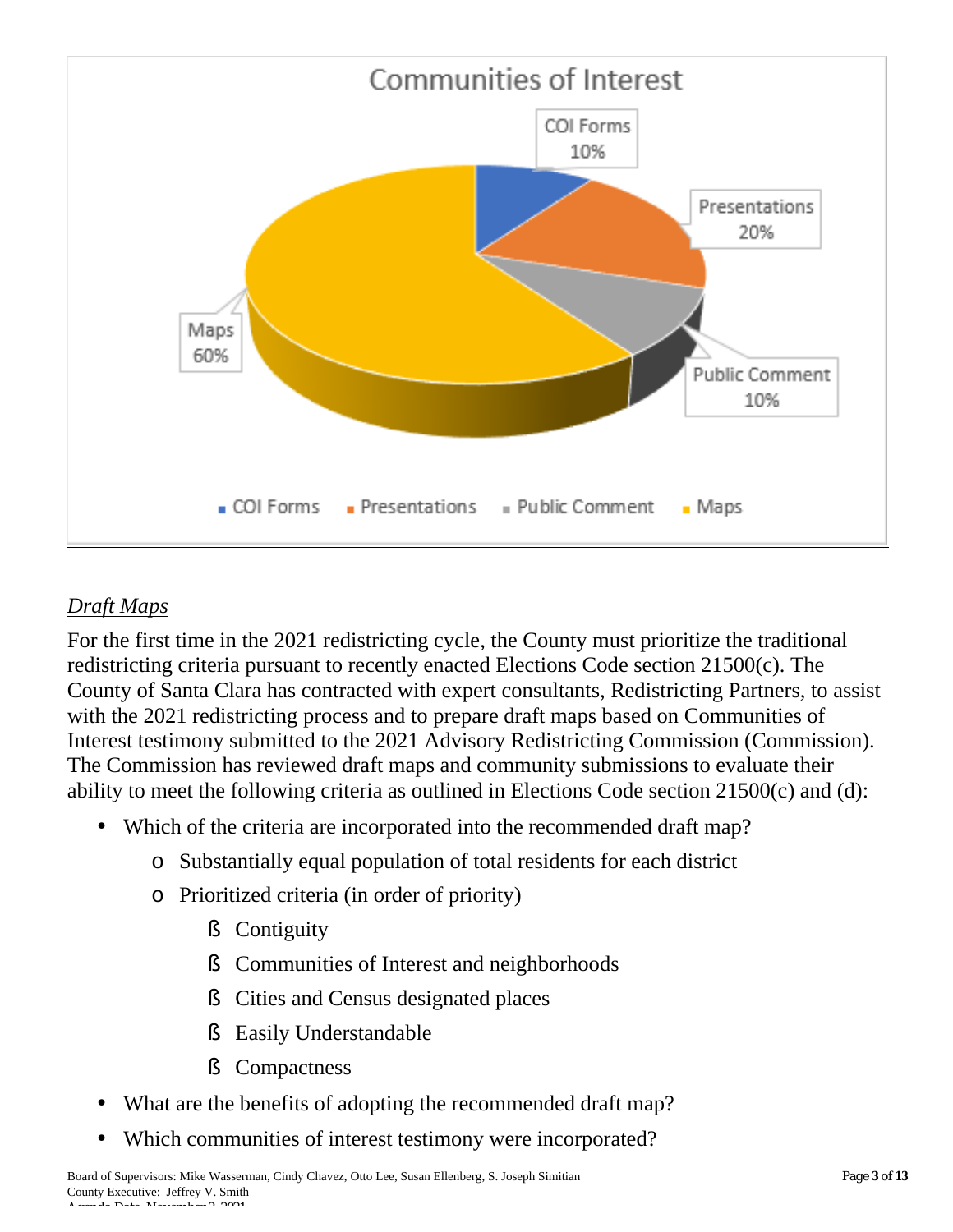• What are the recommended boundaries between Supervisorial Districts?

The Commission began an iterative process to review draft maps prepared by the County's consultant, Redistricting Partners, weekly. This phase of the process began on October 13, 2021, and maps were adjusted to factor in public testimony. Sixteen draft maps have been developed in Maptitude by Redistricting Partners for review by the Commission:

| <b>Draft Maps Developed by Redistricting Partners</b> |                    |                                                      |  |  |  |
|-------------------------------------------------------|--------------------|------------------------------------------------------|--|--|--|
| <b>Draft Plan Name</b>                                | <b>Review Date</b> | <b>Status</b>                                        |  |  |  |
| Plan X                                                | October 13, 2021   | Adjustments requested                                |  |  |  |
| Plan Y                                                | October 13, 2021   | Adjustments requested                                |  |  |  |
| Plan Z                                                | October 13, 2021   | No action taken                                      |  |  |  |
| <b>Commissioner Draft Plan</b>                        | October 20, 2021   | No action taken                                      |  |  |  |
| Plan X2                                               | October 20, 2021   | Adjustments requested                                |  |  |  |
| Plan X3                                               | October 20, 2021   | Moved for further consideration                      |  |  |  |
| Maptitude Unity Draft Plan                            | October 20, 2021   | Adjustments requested                                |  |  |  |
| Plan Y2                                               | October 23, 2021   | Adjustments requested                                |  |  |  |
| Plan EEF                                              | October 23, 2021   | Adjustments requested                                |  |  |  |
| Plan X2a                                              | October 23, 2021   | No action taken                                      |  |  |  |
| Plan Unity Table Map Plan                             | October 23, 2021   | Adjustments requested                                |  |  |  |
| Plan Nguyen Map                                       | October 27, 2021   | To be finalized-moved to the Board of<br>Supervisors |  |  |  |
| Plan Unity Map 10-23                                  | October 27, 2021   | To be finalized-moved to the Board of<br>Supervisors |  |  |  |
| Plan Y2 Revised                                       | October 27, 2021   | To be reviewed                                       |  |  |  |
| Plan Pham                                             | October 27, 2021   | To be reviewed                                       |  |  |  |
| Plan Equal & Equitable 2.0 (EE 2.0)                   | October 27, 2021   | To be reviewed                                       |  |  |  |

At the Saturday, October 23, 2021, Commission meeting, Item No. 5, Commissioners identified six maps for potential recommendation to the Board of Supervisors. The maps for consideration are listed below with the maker of the motion, seconder, vote total, and requested changes:

- **Nguyen and Unity Maps**: Approved 13-2 to move forward to the Board of **Supervisors** 
	- o Motion: Vice-Chairperson Staedler from District 2
	- o Second: Commissioner Alvarado from District 1
	- o Nguyen to be entered into Maptitude by Redistricting Partners to ensure Asian-Pacific Islander (API) majority-minority in District 3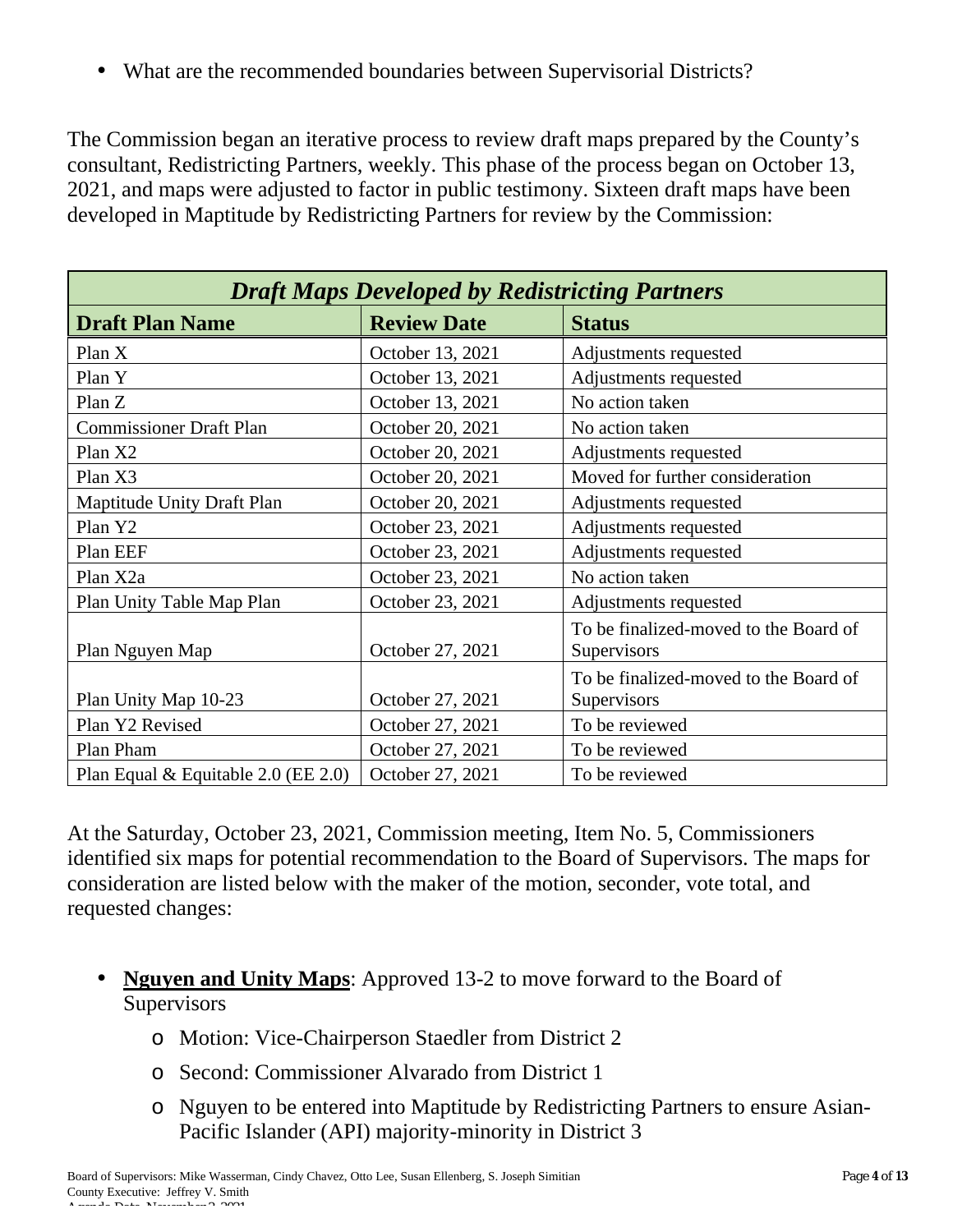- § Potential shift of Gramercy and Alexander Neighborhoods from District 3 to District 2
- § Potential shift of Warm Spring neighborhood from District 2 to District 3
- o Unity Map to be adjusted in Maptitude by Redistricting Partners to ensure API majority-minority in District 3
- **Y2 and Pham Maps**: Approved 13-2 for further consideration
	- o Motion: Commissioner Tom from District 5
	- o Second: Commissioner Cooper from District 1
	- o Y2 revised to remove San José from District 5
	- o Pham map to be entered into Maptitude by Redistricting Partners
- **X3 Plan**: Approved 11-4 for further consideration
	- o Motion: Commissioner McAllister from District 4
	- o Second: Commissioner Velazquez from District 4
- **Equal & Equitable 2.0 (EE 2.0):** Approved 8-7 for further consideration
	- o Motion: Chairperson Smith from District 3
	- o Second: Commissioner Pham from District 2
	- o Enter EE 2.0 into Maptitude by Redistricting Partners

The changes outlined above have been incorporated by Redistricting Partners in the draft "*Map Analysis*" linked below, except for the shift of the Warm Springs Neighborhood from District 2 to District 3 in the *Nguyen map*, which was partially incorporated. The table below summarizes the maps and provides links. If there is a Communities of Interest number (COI#), the map originated from a community submission through DistrictR and was developed in the consultant's software, Maptitude, for further evaluation. Maps without a COI# were originally developed by the consultant in response to public testimony and/or Commission discussion.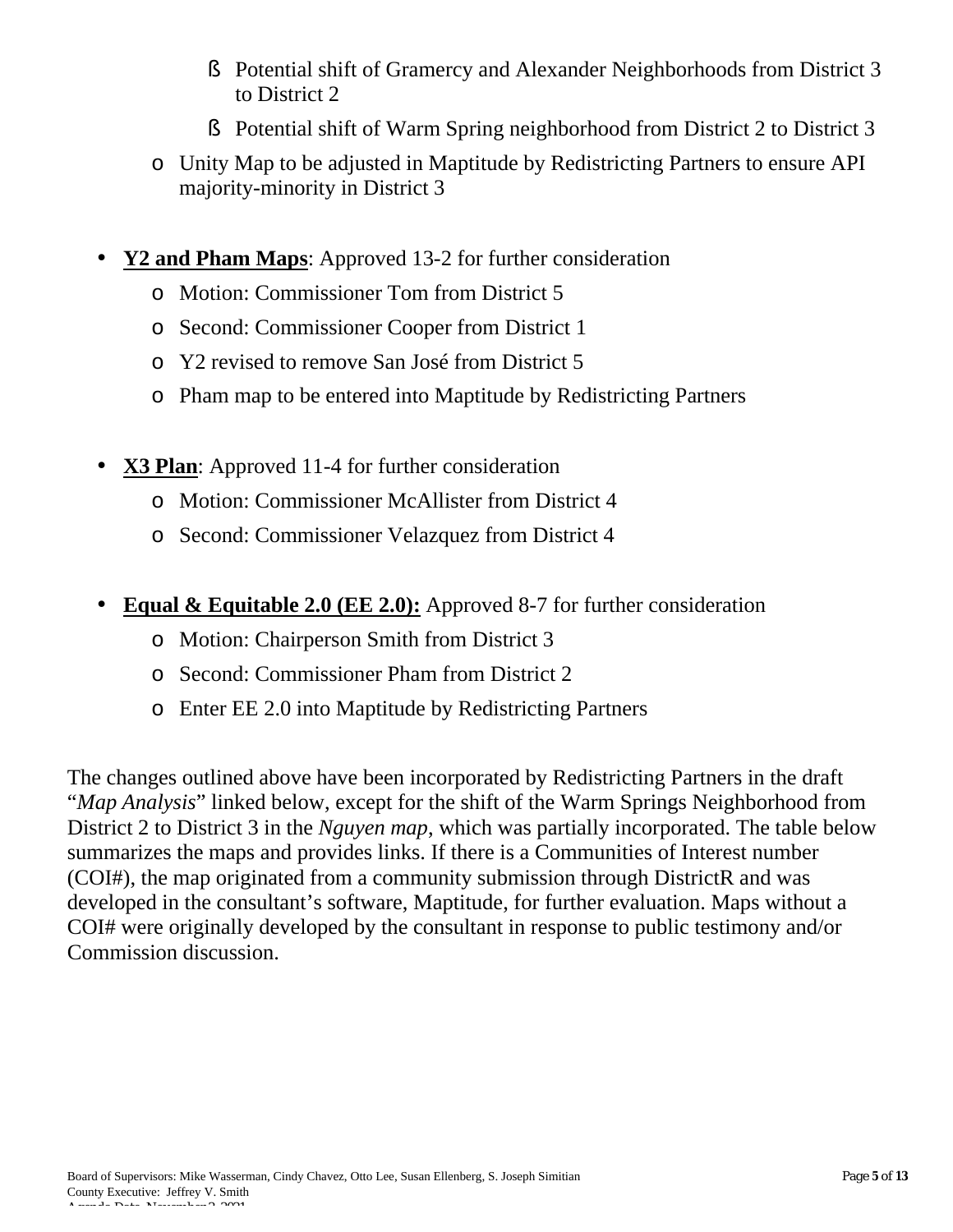*Maps Identified on 10/23 for Consideration on 10/27*

| COI# | <b>Name</b>       | DistrictR# | <b>DistrictR Link</b> | <b>Map Analysis</b>   | <b>HTML Link*</b>       |
|------|-------------------|------------|-----------------------|-----------------------|-------------------------|
| 155  | Commissioner      | 69094      | https://districtr.    | <b>SCC Nguyen</b>     | Santa Clara             |
|      | Nguyen's Map      |            | org/edit/69094        | Map 69094             | County                  |
|      |                   |            | ?event=santa c        | Static.pdf            | Commissioner            |
|      |                   |            | lara_county           |                       | Nguyen Map -            |
|      |                   |            |                       |                       | Enlargeable             |
| 131  | Unity Map 10-     | 68785**    | https://districtr.    | <b>SCC Unity</b>      | Santa Clara             |
|      | 23                |            | org/plan/68785        | Map 10-23             | <b>County Unity</b>     |
|      |                   |            |                       | Static.pdf            | Table Map Plan          |
|      |                   |            |                       |                       | $10 - 23 -$             |
|      |                   |            |                       |                       | Enlargeable             |
| N/A  | <b>Y2</b> Revised | N/A        | N/A                   | <b>SCC Draft Plan</b> | <b>Santa Clara</b>      |
|      |                   |            |                       | <b>Y2 Revised</b>     | <b>County Plan Y2</b>   |
|      |                   |            |                       | Static.pdf            | <b>Revised -</b>        |
|      |                   |            |                       |                       | <b>Enlargeable</b>      |
| 130  | Commissioner      | 68920      | https://districtr.    | <b>SCC Pham</b>       | Santa Clara             |
|      | Pham's Map        |            | org/edit/68920        | Plan 68920            | County                  |
|      |                   |            | ?event=santa c        | Static.pdf            | <b>Commissioner</b>     |
|      |                   |            | lara_county           |                       | Pham Map -              |
|      |                   |            |                       |                       | Enlargeable             |
| N/A  | X3                | N/A        | N/A                   | <b>SCC Draft Plan</b> | <b>Santa Clara</b>      |
|      |                   |            |                       | X3 Static.pdf         | County Plan X3 -        |
|      |                   |            |                       |                       | Enlargeable             |
| 102  | Equal &           | 66950      | https://districtr.    | <b>SCC EE 2.0</b>     | Santa Clara             |
|      | Equitable 2.0     |            | org/edit/66950        | Static.pdf            | <b>County Equal and</b> |
|      |                   |            | ?event=santa_c        |                       | Equitable 2.0           |
|      |                   |            | lara_county           |                       | $\mathbf{Map}$ -        |
|      |                   |            |                       |                       | Enlargeable             |

*\*The HTML links are associated with the County's agenda portal and may not be accessible. HTML maps allow for zooming in to get a better understanding at a street level of where boundaries are proposed.*

*\*\* Not created through the County's DistrictR site (https://districtr.org/event/Santa\_Clara\_County)* 

The Commission voted to move *Commissioner Nguyen's Map* and *Unity Map 10-23* to the Board of Supervisors, and after the October 27, 2021 Advisory Redistricting Commission meeting a supplemental report with copies of recommended maps will be attached to this report by Friday, October 29, 2021.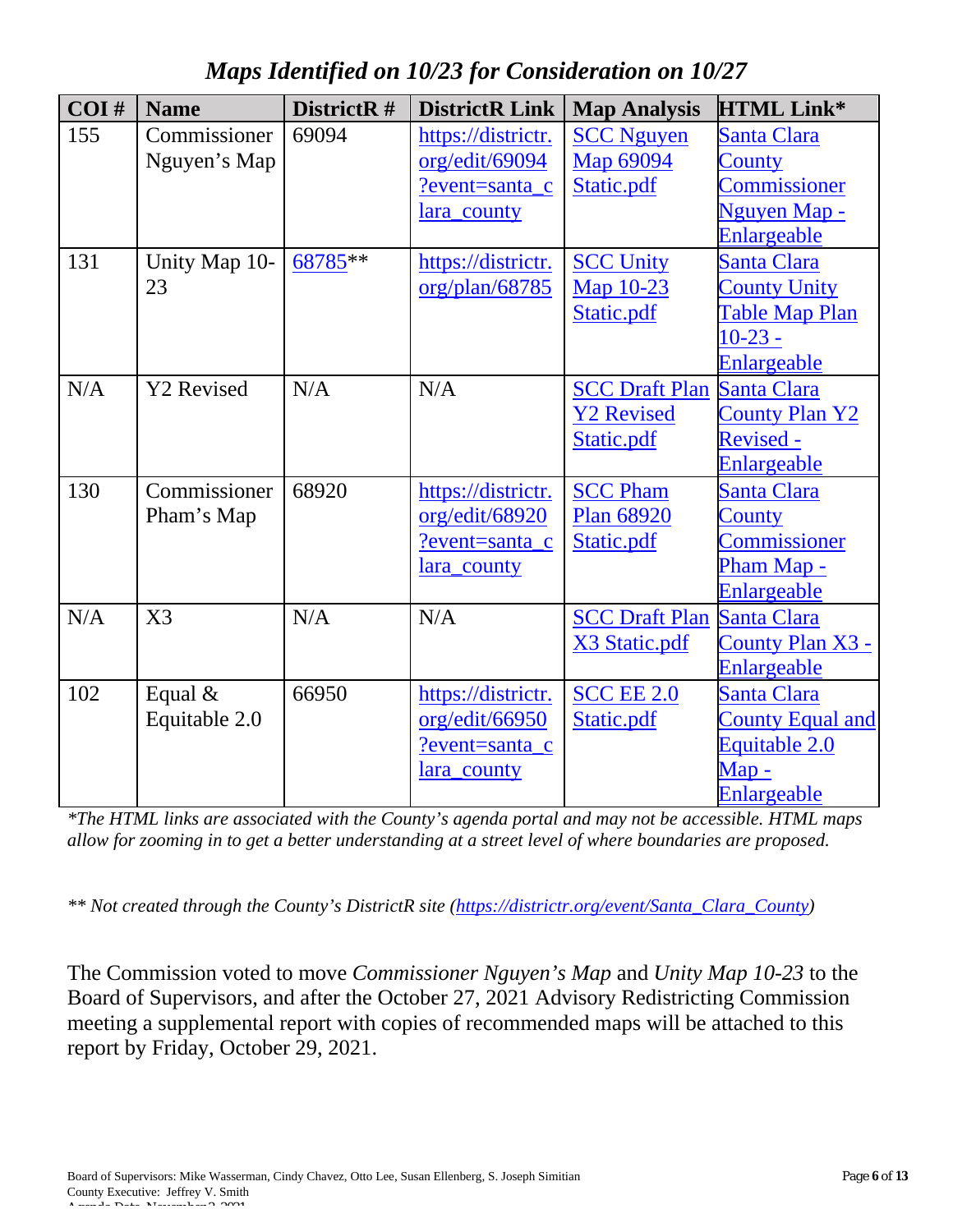## *Next Steps*

The Commission will remain in place until the Board adopts the new supervisorial district map and rules prohibiting ex parte communication will remain in effect until the Board adopts a new map. If members of the media reach out to Commissioners, they are requested to direct those inquires to the County's Office of Communications and Public Affairs at SCCPublicAffairs@ceo.sccgov.org.

A second public hearing on any proposed changes to the supervisorial boundaries will be held at the regular Board of Supervisors meeting on November 16, 2021, or December 7, 2021, based on direction from the Board of Supervisors. The Board of Supervisors must hold two public hearings before adoption of the final Supervisorial District Map and adopt the new boundaries by December 15, 2021. The November 2, 2021 Board meeting is the first hearing. The remaining scheduled Board meetings where maps may be discussed prior to the deadline are:

- November 16, 2021
- December 7, 2021
- December 14, 2021

Given the compact timeframe, the Administration recommends agendizing the second public hearing on Tuesday, November 16, 2021. This will provide time for staff to comply with the legal requirement to post the final map without changes for adoption at least three days prior to the Board taking action to adopt the final supervisorial district map.

The new Supervisorial District map will be incorporated into the Registrar of Voters' process for the June 2022 primary election. In the event a supervisor in office is drawn into a different Supervisorial District, they will remain eligible to complete their term in office. If they were to run for re-election, they would need to run for the district in which they reside to be eligible for office.

# **CHILD IMPACT**

The recommended action will have no/neutral impact on children and youth.

# **SENIOR IMPACT**

The recommended action will have no/neutral impact on seniors.

# **SUSTAINABILITY IMPLICATIONS**

The recommended action will have no/neutral sustainability implications.

# **BACKGROUND**

Every 10 years, following the release of data from the decennial Census, jurisdictions that elect members of their legislative body by districts must revise district boundary lines to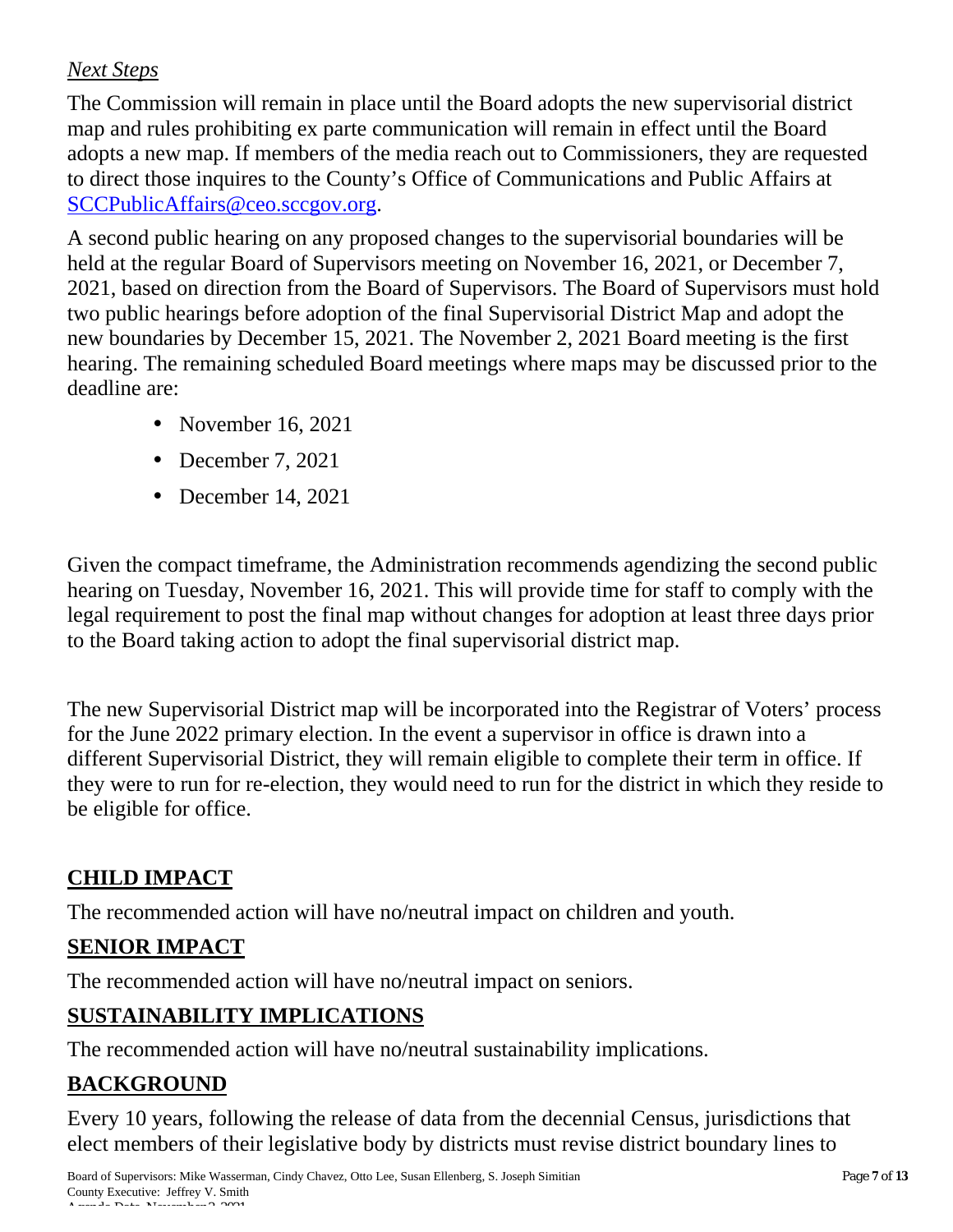ensure the districts are consistent with federal, state, and local legal requirements. In April 2021, the Board of Supervisors established a framework for the 2021 Redistricting Process, which included the establishment of a fifteen-member 2021 Advisory Redistricting Commission.

At the April 6, 2021 (Item No. 22) Board of Supervisors meeting, the framework was established for the 2021 Redistricting Process. The framework aims to maintain flexibility to maximize opportunities for community engagement during a compressed timeline because of the significant delay in the release of the 2020 census data. This framework also included establishing a fifteen-member 2021 Advisory Redistricting Commission, with 3 commissioners from each supervisorial district.

The Board of Supervisors adopted Resolution BOS-2021-50 establishing the 2021 Advisory Redistricting Commission on April 20, 2021 (Item No. 59). The resolution directed Administration to establish an advisory redistricting commission composed of 15 members to hold public hearings, collect community input, and recommend to the Board updated supervisorial district boundaries. The resolution sets forth the criteria for membership on the Commission as well as the selection and appointment process for the members.

At the June 8, 2021 (Item No. 26), the Office of the County Counsel provided a report relating to the 2021 redistricting process and provide input and direction to the 2021 Advisory Redistricting Commission regarding redistricting criteria. At the request of Supervisor Simitian, the Board directed the 2021 Advisory Redistricting Commission to prepare proposed plans that are as close to equal in population as technologically possible while conforming to all other requirements of State law and the Resolution establishing the Commission.

## *Outreach*

The County's redistricting team's efforts relating to the process include developing a list of community outreach partners, maintaining a website with redistricting information, targeted outreach to increase participation, convening special Saturday sessions, and promoting the use of submissions of Communities of Interest (COI) testimony through a form or the online mapping software to draw points of interest, communities or neighborhoods, or a draft Supervisorial District map. The list below summarizes outreach activity:

- Provided access to translation services in Chinese, English, Spanish, Taglog, and Vietnamese on each Commission meeting agenda
- Bi-Weekly posts to Facebook and Twitter for meeting notices, press releases, encouraging community of interest testimony and district boundary testimony.
- Five posts to Nextdoor including targeted District specific requests for Community of Interest testimony.
- Five videos, including testimonials from commissioners representing each supervisorial district, posted to social media and the website

Board of Supervisors: Mike Wasserman, Cindy Chavez, Otto Lee, Susan Ellenberg, S. Joseph Simitian Page **8** of **13** County Executive: Jeffrey V. Smith Agenda Date: November 2, 2021 o one in Spanish and one in Vietnamese.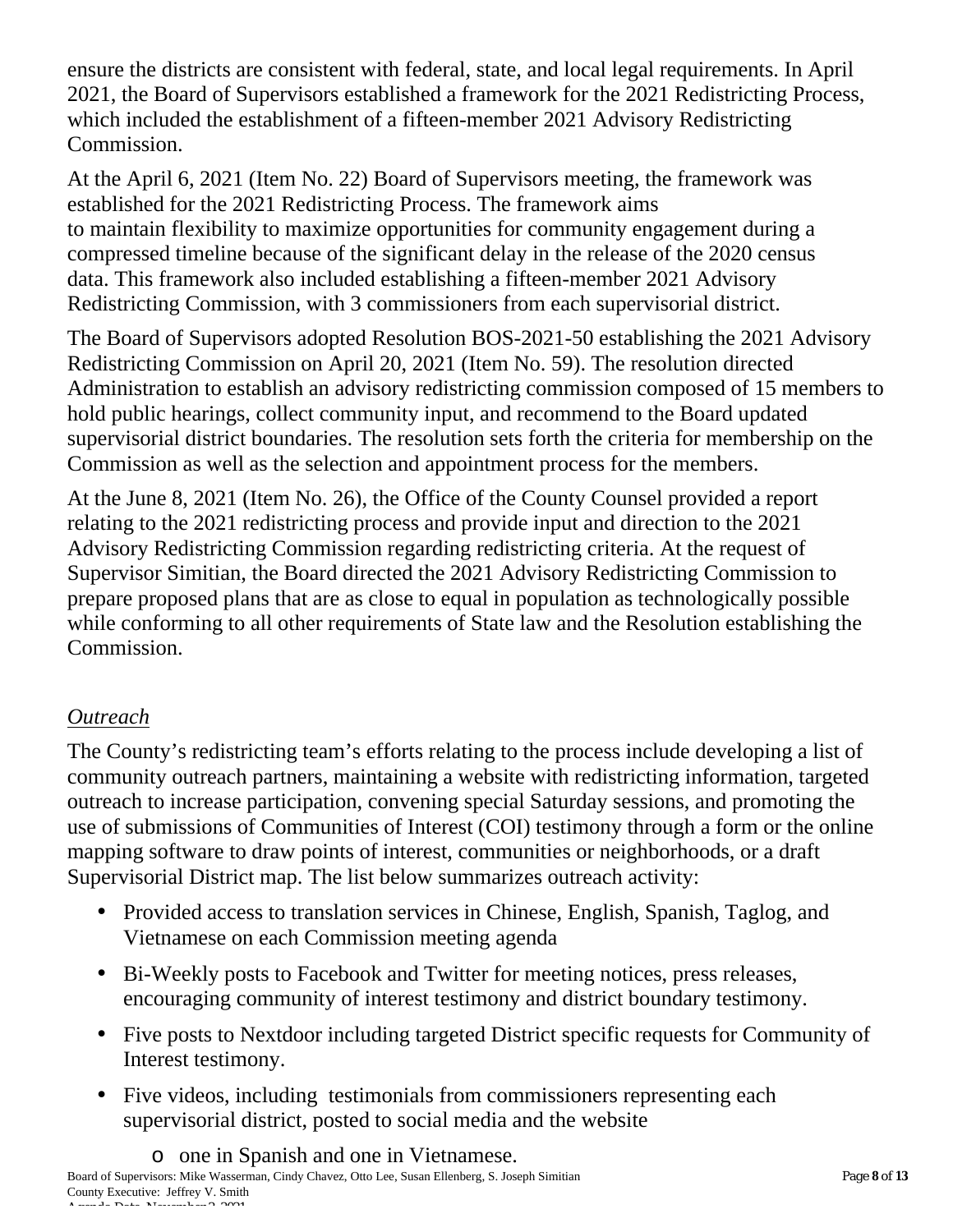- Seven press releases and advisories with additional media advisories and press releases planned for the November 2 special joint meeting and December Board meeting.
- Two Opinion Editorials
	- o Mercury News, and
	- o San Jose Spotlight.
- Regular updates to the redistricting website.
- Graphics and flyers in multiple languages used for social media platforms, website, and community outreach.
- Developed Redistricting Toolkit for community partners and area agencies with information in Chinese, English, Spanish, Taglog, and Vietnamese
- Coordinated Media Inquiries and will continue to monitor for requests to maximize awareness of the process

#### *Application and Appointment Process*

The DocuSign applications were hosted on the County's 2021 Redistricting website from April 29 through June 1, 2021. With assistance from the Office of Communications and Public Affairs, media releases were issued on May 6 and May 25, 2021. The Redistricting Team also received support from the Board Offices, county commissions, voting rights organizations, and the Silicon Valley Council of Nonprofits to promote the application through direct emails, newsletter articles, and social media posts. The Redistricting Team hosted two virtual informational sessions on May 26 and May 29, 2021, to provide an overview of the process and answer any questions regarding the application or selection process. As questions were asked throughout the application process, the Redistricting Team updated a Frequently Asked Questions page to the website to provide additional information. The County received 47 total applications, which all were deemed eligible for appointment.

The Commission reviewed countywide demographic data and applicants for Seat Nos. 11 through 15 with the following considerations utilizing self-disclosed demographic data for how this composition was reflected in the Commission:

- Gender: 7 Female, 8 Male
- Ethnicity/Race
	- o 4 Asian
	- o 2 Black
	- o 4 Hispanic
	- o 1 non-Hispanic
	- o 3 White
	- o No Response: 1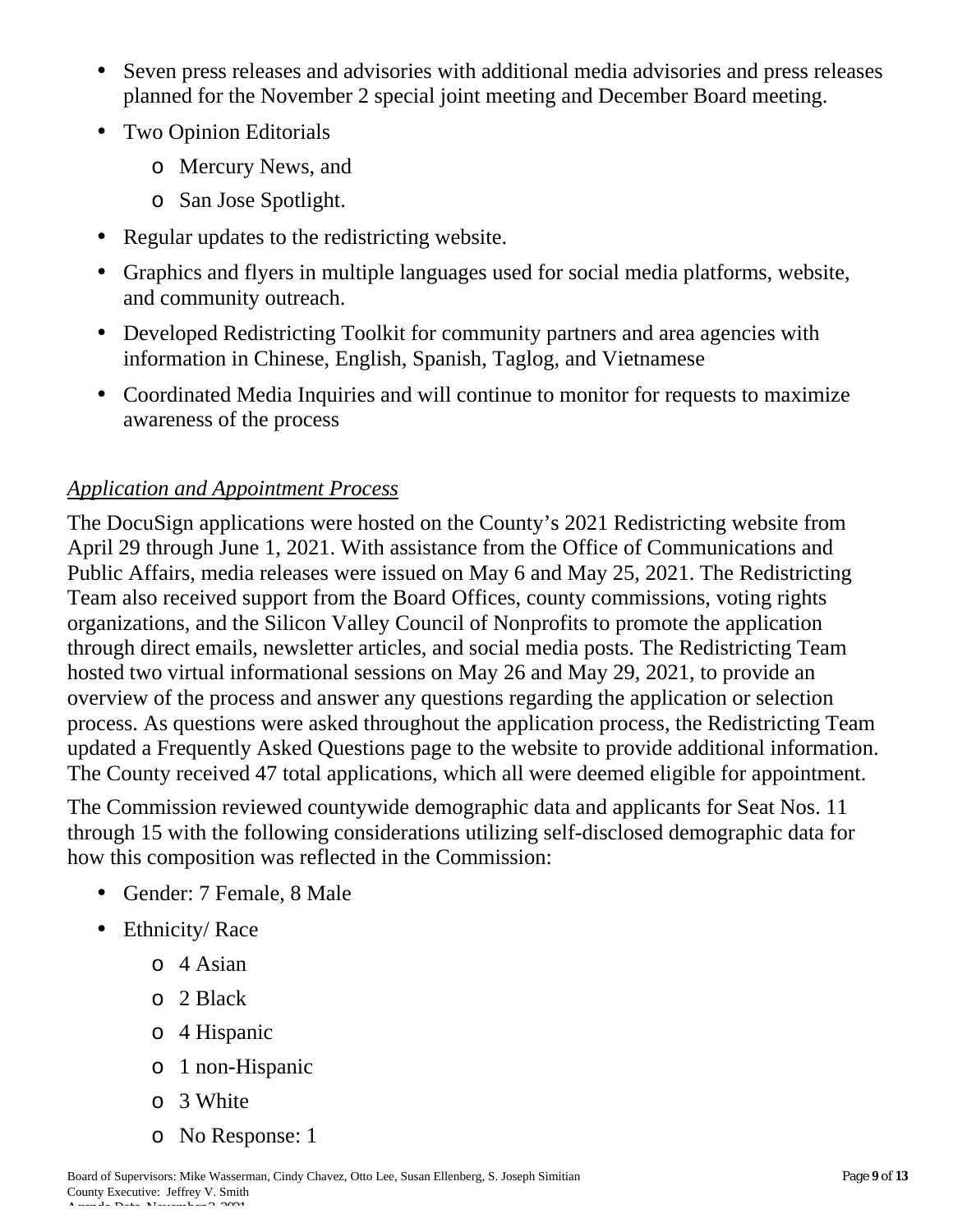- Political Party
	- o 1 Decline to State
	- o 13 Democrats
	- o 1 "No Party Preference"
- Age
	- o 18-24 years old: 1
	- o 25-34 years old: 1
	- o 35-44 years old: 4
	- o 45-54 years old: 3
	- o 55-64 years old: 3
	- o 65 years old and older: 3
- Housing Status
	- o 9 Own
	- o 5 Rent
	- o No Response: 1
- City of Residence
	- o Campbell: 1
	- o Gilroy: 1
	- o Morgan Hill: 1
	- o Mountain View: 2
	- o Palo Alto: 1
	- o City of Santa Clara: 1
	- o San Jose: 1
	- o Sunnyvale: 1
- Skill/ Occupation: varied

# *2021 Advisory Redistricting Commissioners*

Board of Supervisors: Mike Wasserman, Cindy Chavez, Otto Lee, Susan Ellenberg, S. Joseph Simitian Page **10** of **13** County Executive: Jeffrey V. Smith Agenda Date: November 2, 2021 The first ten 2021 Advisory Redistricting Commissioners (Commissioners) were appointed by the Board of Supervisors on June 22, 2021 Board of Supervisors meeting agenda (Item Nos. 127 and 128) to Seat Nos. 1 through 10. These appointments were the results of the Board member selection process and the random drawing that occurred publicly on June 9, 2021. The next four Commissioners were appointed by the Commission on July 21, 2021 during the 2021 Advisory Commission meeting to Seat Nos. 11, 13, 14, and 15. The final Commissioner was appointed by the Commission to Seat No. 12 on September 22, 2021 by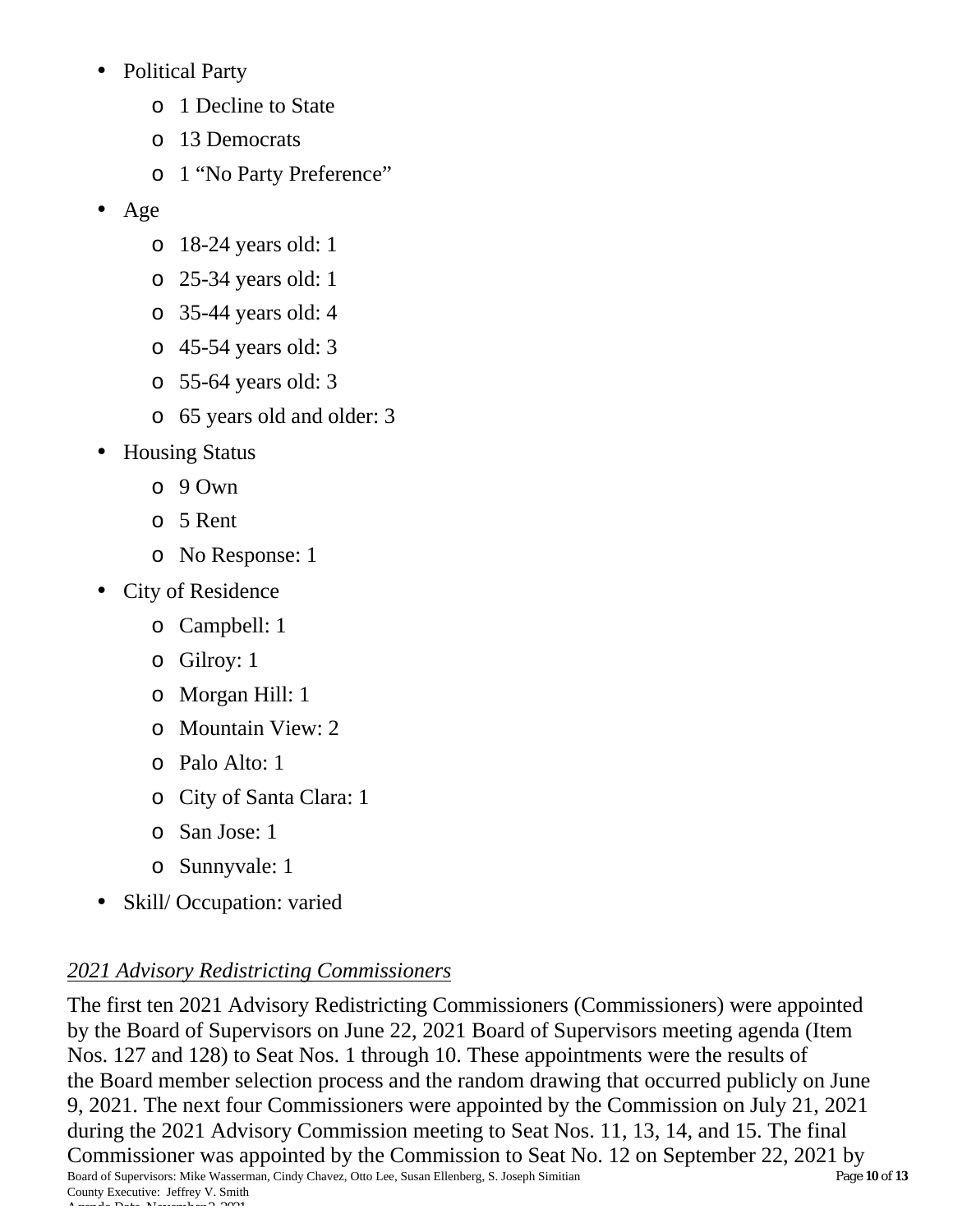the Commission. Below is a list of all Commissioners by seat number with information on their selection process and the supervisorial district in which they reside:

| <b>SEAT</b>             | <b>COMMISSIONER</b>             | <b>SELECTION PROCESS</b>                     |
|-------------------------|---------------------------------|----------------------------------------------|
|                         | Cynthia Cooper                  | <b>Random Drawing for District 1</b>         |
| $\overline{2}$          | Bob Staedler (Vice-Chairperson) | Random Drawing for District 2                |
| 3                       | Mario Burnias                   | Random Drawing for District 3                |
| $\overline{\mathbf{4}}$ | Juan Pedro Velazquez            | Random Drawing for District 4                |
| 5                       | Dana Tom                        | Random Drawing for District 5                |
| 6                       | Dolores Alvarado                | Supervisor Appointment for District 1        |
| 7                       | Peter Pham                      | Supervisor Appointment for District 2        |
| 8                       | Nancy Smith (Chairperson)       | Supervisor Appointment for District 3        |
| 9                       | Laura McAllister                | Supervisor Appointment for District 4        |
| <b>10</b>               | Katie Zoglin                    | Supervisor Appointment for District 5        |
| 11                      | Maria Pineda                    | <b>Commission Appointment for District 1</b> |
| 12                      | Zhaohui Hong                    | <b>Commission Appointment for District 2</b> |
| 13                      | <b>Edwin Tan</b>                | <b>Commission Appointment for District 3</b> |
| 14                      | Daniel Nguyen                   | <b>Commission Appointment for District 4</b> |
| 15                      | Raven Malone                    | <b>Commission Appointment for District 5</b> |

# *2021 Advisory Redistricting Commissioners*

Commissioner biographies are listed on the redistricting website: https://countyexec.sccgov.org/2021-redistricting-process/2021-advisory-redistrictingcommissioners.

#### *Commission Meetings*

Meetings of the 2021 Advisory Redistricting Commission occurred virtually every other Wednesday at 6:30 pm from July through September 8, 2021. Beginning September 29, 2021, through October meetings occurred weekly on Wednesdays at 6:30 pm. An additional Commission meeting was held on Saturday, October 23, 2021, to increase opportunities for the public to review and provide input on the draft maps. To provide the Commission with the information and resources necessary to evaluate communities of interest and draft maps required considerable training and commissioner time outside of meetings to review materials. Given the compact timeline, this also included reviewing materials up until the meeting time. Below is a summary of redistricting events and meeting topics.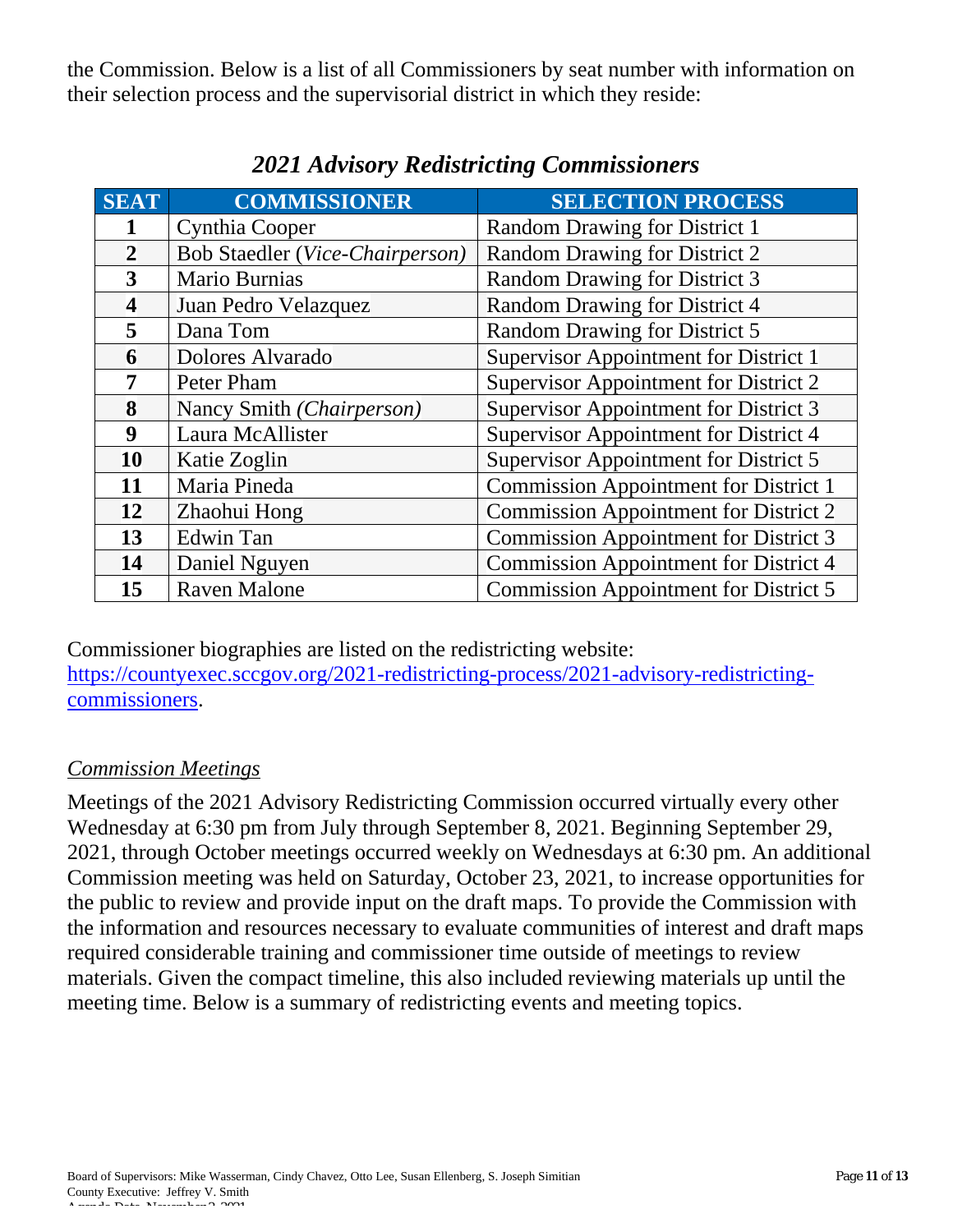# *Schedule of Redistricting Events and Meetings*

| <b>Date</b>            | <b>Time</b> | <b>Event</b>                                                                                                                 |
|------------------------|-------------|------------------------------------------------------------------------------------------------------------------------------|
| June 1, 2021           | $9:00$ AM   | <b>Advisory Redistricting Commissioner Applications due</b>                                                                  |
| June 9, 2021           | 12:00 PM    | <b>Five Randomly Selection Commissioners Announced</b>                                                                       |
| June 22, 2021          | 9:30 AM     | Board of Supervisors Formally Appoints first ten<br>Commissioners                                                            |
| July 7, 2021           | 6:30 PM     | <b>Advisory Redistricting Commission</b><br>Meeting (Commission) Overview and Review Applicants                              |
| July 21, 2021          | 6:30 PM     | Commission Meeting (Appointments and Training)                                                                               |
| <b>August 4, 2021</b>  | 6:30 PM     | Commission Meeting (Software Overview and Training)                                                                          |
| <b>August 18, 2021</b> | 6:30 PM     | Commission Meeting (Communities of Interest and Legal<br>Criteria Training. Established Targeted Outreach Strategy)          |
| September 1, 2021      | 6:30 PM     | Commission Meeting (Finalize Workplan, Schedule, and<br>Outreach Materials. Reviewed Preliminary 2020 Census<br>data)        |
| Sept. 22, 2021         | 6:30 PM     | Commission Meeting (District 4 Targeted Outreach for<br><b>COI</b> Presentations)                                            |
| Sept. 29, 2021         | 6:30 PM     | Commission Meeting (District 5 Targeted Outreach and<br>Groups for COI Presentations)                                        |
| October 2, 2021        | 2:00 PM     | Community Redistricting Forum (virtual)                                                                                      |
| October 6, 2021        | 6:30 PM     | Commission Meeting (District 2 Targeted Outreach and<br><b>Groups for COI Presentations</b> )                                |
| October 13, 2021       | 6:30 PM     | Commission Meeting (District 3 and 1 Targeted Outreach<br>and Groups for COI Presentations and Review First 3<br>Draft Maps) |
| October 20, 2021       | 6:30 PM     | Commission Meeting (Review 4 New Draft Maps)                                                                                 |
| October 23, 2021       | 2:00 PM     | Commission Meeting (Review 4 New Draft Maps)                                                                                 |
| October 27, 2021       | 6:30 PM     | Commission Meeting (Review 5 New Draft Maps)                                                                                 |
| November 2, 2021       | 6:00 PM     | Public Hearing: Joint Meeting of the Board of Supervisors<br>and the Commission                                              |

## **CONSEQUENCES OF NEGATIVE ACTION**

The Board would not receive the report from the 2021 Advisory Redistricting Commission or consider recommendations relating to draft redistricting plans for supervisorial district boundaries following the 2020 Census, which must conclude with adoption of an updated map by December 15, 2021.